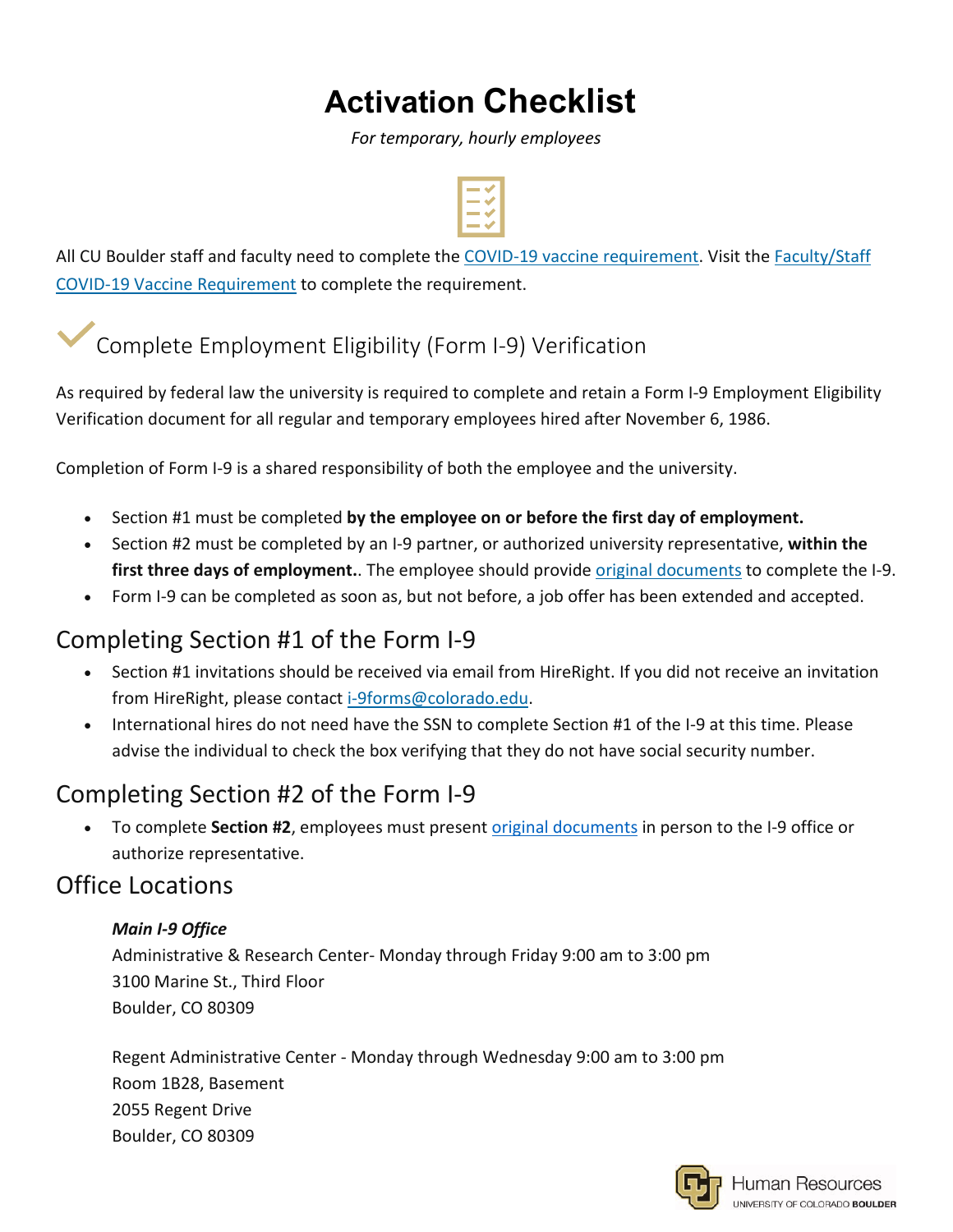Departments with employees who are unavailable during office hours or are working out of state or country should contact CU Boulder HR about options for completing the I-9 at i-9forms@colorado.edu or 303-735-8191. 



#### **Claim and activate your [IdentiKey](https://identikey.colorado.edu/)**

An IdentiKey consists of a CU Boulder login name and an IdentiKey password. An IdentiKey is the credential that uniquely identifies you to online services and campus computing facilities so that they may grant you access.

- Your primary IdentiKey account is directly associated with your affiliation(s) at the University of Colorado Boulder.
- You will receive an email from the Office of Information Technology when you IdentiKey is ready to be claimed. You must [activate your account](https://identikey.colorado.edu/) in order to set your security questions and password. You will need your unique employee ID number and last four of your social security number to activate your IdentiKey.
- After you claim your Identikey, you will gain access to your [email account.](https://oit.colorado.edu/services/messaging-collaboration/microsoft-office-365/help/exchange-online) Call the Office of Information Technology at 5-HELP (303-735-4357) from any campus phone for assistance.



The [MyCUinfo portal](http://mycuinfo.colorado.edu/) is where most employment related tasks take place.

*Note: Student employee related tasks are the in the CU Resources tab of the MyCUinfo Portal and are not located in the Buff Portal.* 

- [Accessing the Portal](https://www.cu.edu/employee-services/payroll/self-service/cu-resources-portal)
- **[Direct Deposit](https://www.cu.edu/employee-services/payroll/self-service/direct-deposit)** 
	- o *Note: If you do not set up direct deposit, you will receive your pay on a [paycard.](https://www.cu.edu/employee-services/paycards)*
- $W-4$
- [Personal Information](https://www.cu.edu/employee-services/payroll/self-service/personal-information)



Temporary, overtime-eligible employees are paid bi-weekly and are required to submit timesheets. Your overtime eligibility will be stated in your offer letter.

• [Bi-weekly Pay Days](https://www.cu.edu/employee-services/payroll/pay/pay-days)